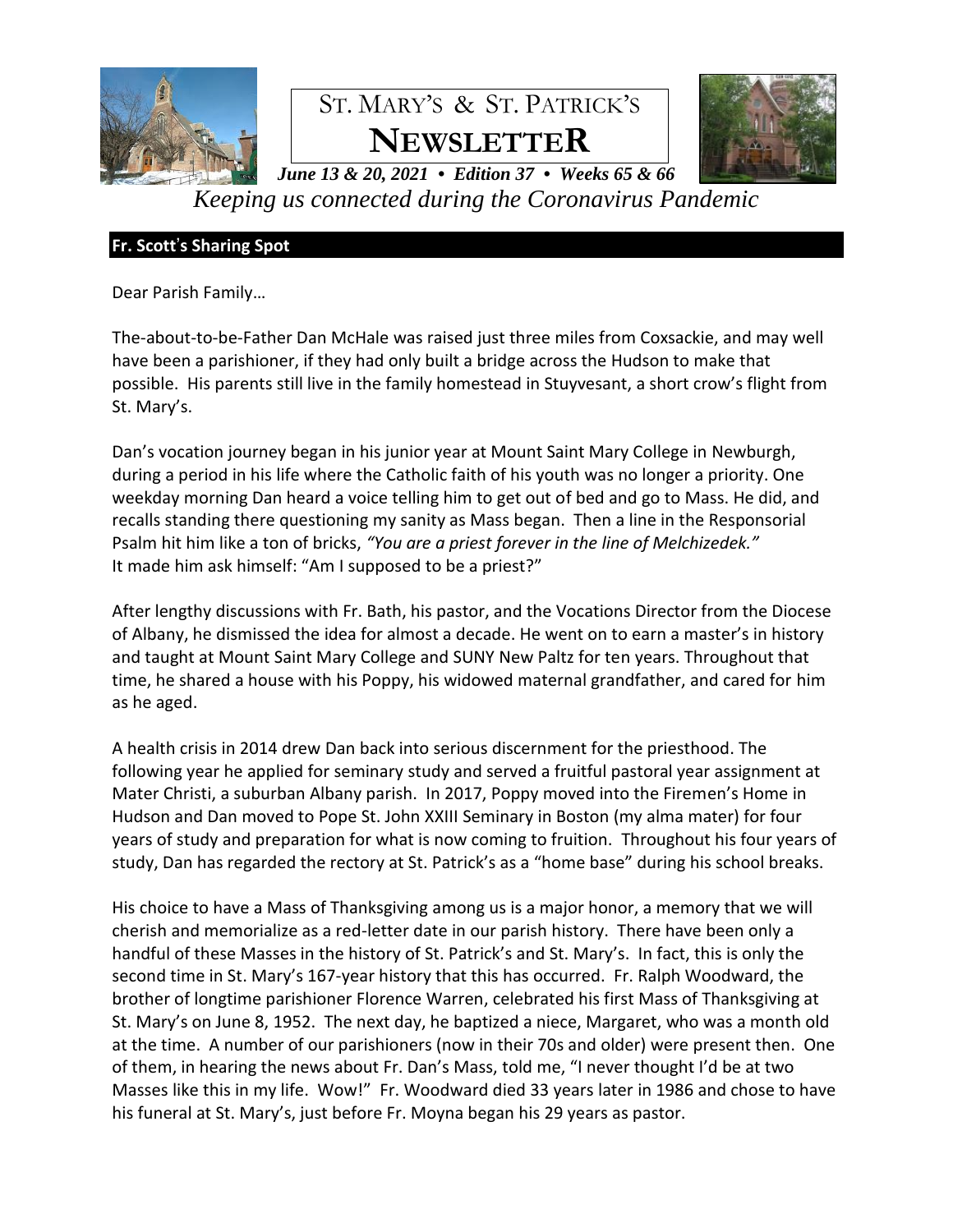St. Patrick's has hosted a number of First Masses of Thanksgiving over the years, due in part to how many "sons of the parish" have answered a call to the priesthood. Ravena parishioners will remember a Mass of Thanksgiving that occurred not very long ago at St. Patrick's, when long time parishioner, equine veterinarian, and father of three, Fr. Rick Lesser, celebrated his Mass of Thanksgiving on June 21, 2015. Fr. Rick is now the pastor of St. Thomas in Delmar and St. Matthew's in Voorheesville.

Fr. James O'Neill, the founding pastor of Transfiguration Parish in Spiegeltown celebrated a "First Mass" at St. Patrick's on Sunday, June 2, 1957. Our parish historian, Joe Boehlke, found a comment in a write-up from that time describing him as the "first local boy in many years to become priest."

Fr. Bill Pape, the longtime rector of the Cathedral, celebrated a First Mass at St. Patrick's on Sunday, May 31, 1970. 500 people attended the reception that followed that Mass in the parish hall! Just a few months later, the late Fr. Anthony Diacetis had his Mass on Sunday, July 19, 1970. Incredibly, we squeezed 450 people into the church that day!

Fr. Peter Russo, who just retired a year ago from St. Joseph's in Scotia, celebrated his Mass at St. Patrick's on Sunday, May 9, 1976.

As you can tell, these moments give shape to a parish's history. They stick in people's minds and hearts and are a blessing for everyone lucky enough to be there. On Father's Day – **Sunday, June 20 at 4 PM** – newly ordained Albany diocesan priest, Fr. Dan McHale, will celebrate a Sunday Mass of Thanksgiving at St. Mary's and you are invited! Come join Fr. Dan and seven priests from our Diocese, his family and friends and other parishioners for what is likely to be for most of us a once-in-a-lifetime event. It will even include the presentation of a sacred gift for his mother… one of the special traditions of an ordination weekend. After Mass, we'll have a light reception and Fr. Dan will offer a blessing to anyone who would like one… another traditional component of the weekend. It's not to be missed.

Capacity is obviously limited, but is open to all parishioners of St. Patrick's and St. Mary's parishes, so please call **518-756-3145 x2** to reserve a spot today! We hope to see as many of you there as we can fit in the church.

With gratitude & joy,

 $Fr.$  Scott

# **Schedule**

| <b>SUNDAY</b> | $\vert$ 9:30 = Public Mass at St. Patrick's (All are welcome!) |
|---------------|----------------------------------------------------------------|
| 6/13          | (also St. Patrick's YouTube channel or Mid-Hudson 901)         |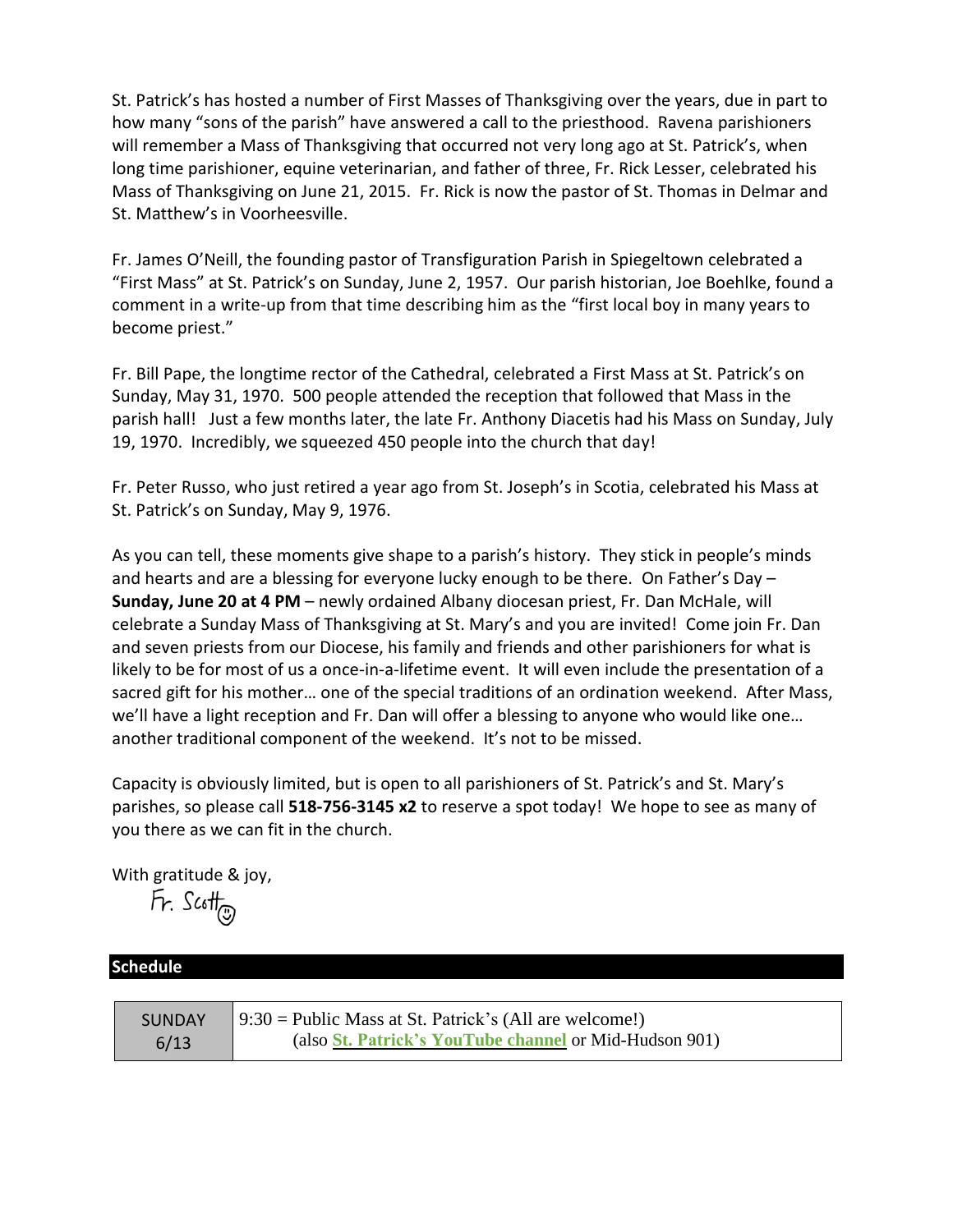| <b>MONDAY</b><br>6/14   | By Noon = New Prayer Service for small groups posted on parish Homepages                                                                                                                                                  |
|-------------------------|---------------------------------------------------------------------------------------------------------------------------------------------------------------------------------------------------------------------------|
| <b>TUE6SDAY</b><br>6/15 | $11:00-12:00 =$ St. Patrick's Women's Prayer Meeting - Classroom 5<br>$2:00 = Rosary$ , St. Patrick's (All are welcome!)<br>$5:30 =$ Confession (St. Mary's)<br>$6:30 = Rosary$ , St. Mary's (All are welcome!)           |
| WEDNESDAY<br>6/16       |                                                                                                                                                                                                                           |
| <b>THURSDAY</b><br>6/17 | $1:00-2:00 =$ St. Patrick's Men's Prayer Meeting – Classroom 5                                                                                                                                                            |
| <b>FRIDAY</b><br>6/18   | $8:00 =$ Morning Prayer (St. Mary's)                                                                                                                                                                                      |
| <b>SATURDAY</b><br>6/19 | $4:30 =$ Public Mass at St. Mary's (All are welcome!)<br>(also St. Mary's YouTube channel)                                                                                                                                |
| <b>SUNDAY</b><br>6/20   | $9:30 =$ Public Mass at St. Patrick's (All are welcome!)<br>(also <i>St. Patrick's YouTube channel</i> or Mid-Hudson 901)<br>4:00 = Fr. Dan McHale's Mass of Thanksgiving (St. Mary's)                                    |
| <b>MONDAY</b><br>6/21   | By Noon = New Prayer Service for small groups posted on parish Homepages                                                                                                                                                  |
| <b>TUESDAY</b><br>6/22  | $11:00-12:00 =$ St. Patrick's Women's Prayer Meeting – Classroom 5<br>$2:00 = Rosary$ (St. Patrick's Church) (All are welcome!)<br>$5:30 =$ Confession (St. Patrick's)<br>$6:30 = Rosary$ , St. Mary's (All are welcome!) |
| WEDNESDAY<br>6/23       |                                                                                                                                                                                                                           |
| <b>THURSDAY</b><br>6/24 | $1:00-2:00 =$ St. Patrick's Men's Prayer Meeting – Classroom 5                                                                                                                                                            |
| <b>FRIDAY</b><br>6/25   | $8:00 =$ Morning Prayer (St. Mary's)                                                                                                                                                                                      |
| <b>SATURDAY</b><br>6/26 | $4:30 =$ Public Mass at St. Mary's (All are welcome!)                                                                                                                                                                     |
|                         | (also St. Mary's YouTube channel)                                                                                                                                                                                         |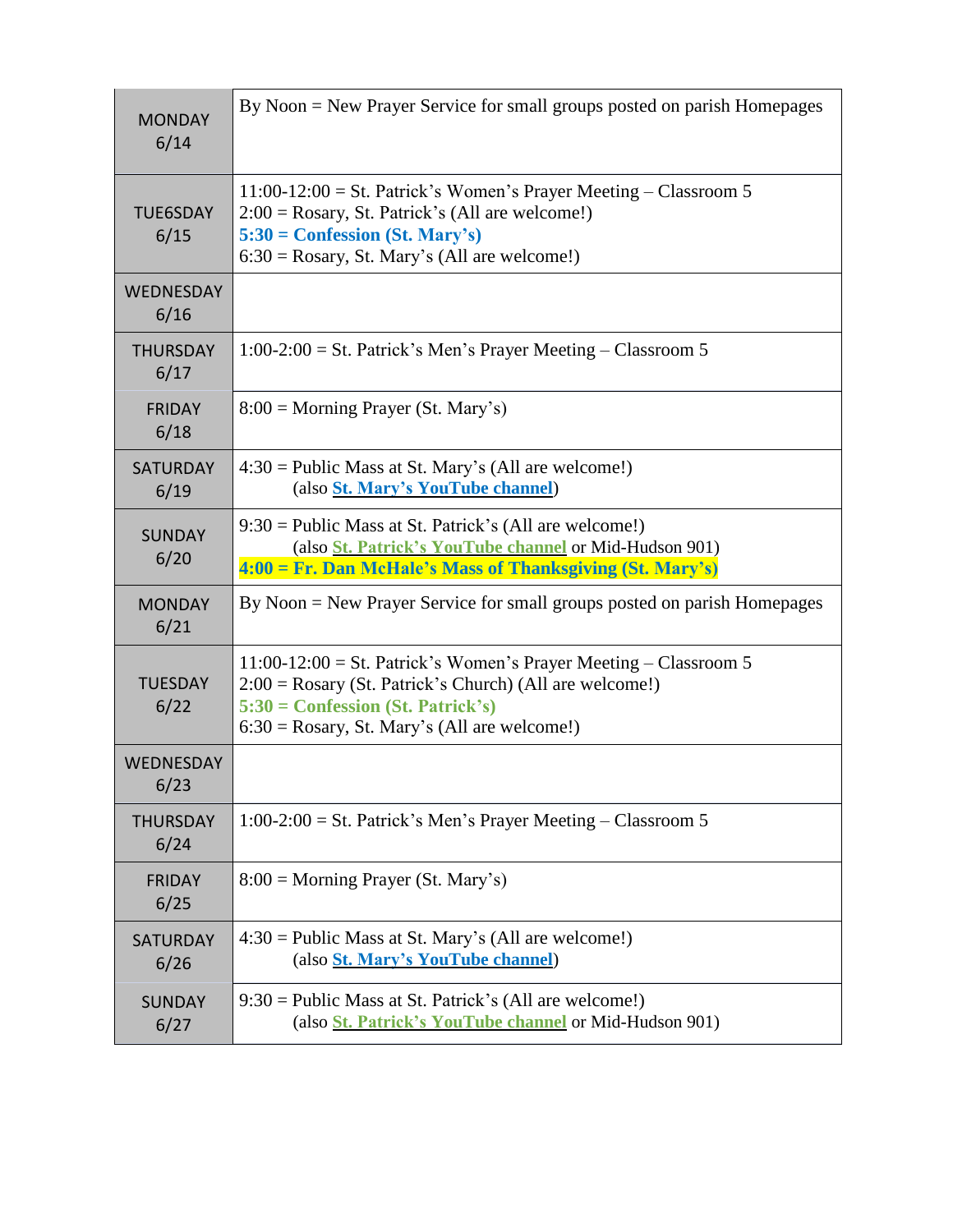# **Opportunities For You – To Serve/Pray/Grow**

## **JOIN FR. DAN McHALE FOR MASS ON HIS 1ST FULL DAY AS A NEW PRIEST!**

On Father's Day – **Sunday, June 20 at 4 PM** – newly ordained Albany diocesan priest, Fr. Dan McHale, will celebrate a Sunday Mass at St. Mary's and you are invited! Come join Fr. Dan and seven priests from our Diocese, his family and friends and other parishioners for what is likely to be for most of us a once-in-a-lifetime event. It will even include the presentation of a sacred gift for his mother… one of the special traditions of an ordination weekend. After Mass, we'll have a light reception and Fr. Dan will offer a blessing to anyone who would like one… another traditional component of the weekend. It's not to be missed.

Capacity is obviously limited, but is open to all parishioners of St. Patrick's and St. Mary's parishes, so please call **518-756-3145 x2** to reserve a spot today!

When you call to make your reservation please advise how many will be in your party and if you would like to be seated in a socially distanced area.

#### **CENTRAL HUDSON - JOIN US JUNE 16 AT NOON FOR A FREE FACEBOOK LIVE EVENT**

We'll discuss payment assistance programs that are designed to help reduce undue stress and get you back on track with your energy costs. Representatives from Central Hudson and the Department of Community and Family Services will help answer your questions.

**To participate, tune in on [Central Hudson's Facebook page](http://go2.mailengine1.com/click/fdwk-2ejjql-6hw46i-9o15fzz7/) on June 16 at noon.**

### **SAGE GATORS' BASKETBALL CAMP FOR BOYS AGES 7-15**

**July 5th -9th @ Russell Sage, Albany campus. Register online at [Sagegators.com](http://sagegators.com/) or contact Brian Barnes at 518-292-1969 or by email [barneb@sage.edu](mailto:barneb@sage.edu) for more information.**

### **Volunteer Assistance Needed** E-Mail Dawn Brownson | **parishbusinessmanager@gmail.com**

St. Patrick's is in need of one or two people who can offer a few hours of time to share in the task of mowing the lawn around the church and rectory. Call the office at 518-756-3145 and leave your name and number. We'll get back to you with the details. We are always grateful for all of the time parishioners offer that helps us maintain our buildings and grounds.

#### **Call for Volunteers for the Residents Encounter Christ (REC) Prison Ministry Pro**gram.

REC Prison Ministry volunteers come from all walks of life and they share a desire to follow Christ and encourage the prison inmates to become more active Christians. REC volunteers find the ministry deeply rewarding and spiritually enriching.

For more information, please attend an information session for potential volunteers on June 15 at 7 p.m. For more information visit [www.recrcda.org](http://www.recrcda.org/) or email [recrcda@gmail.com.](mailto:recrcda@gmail.com)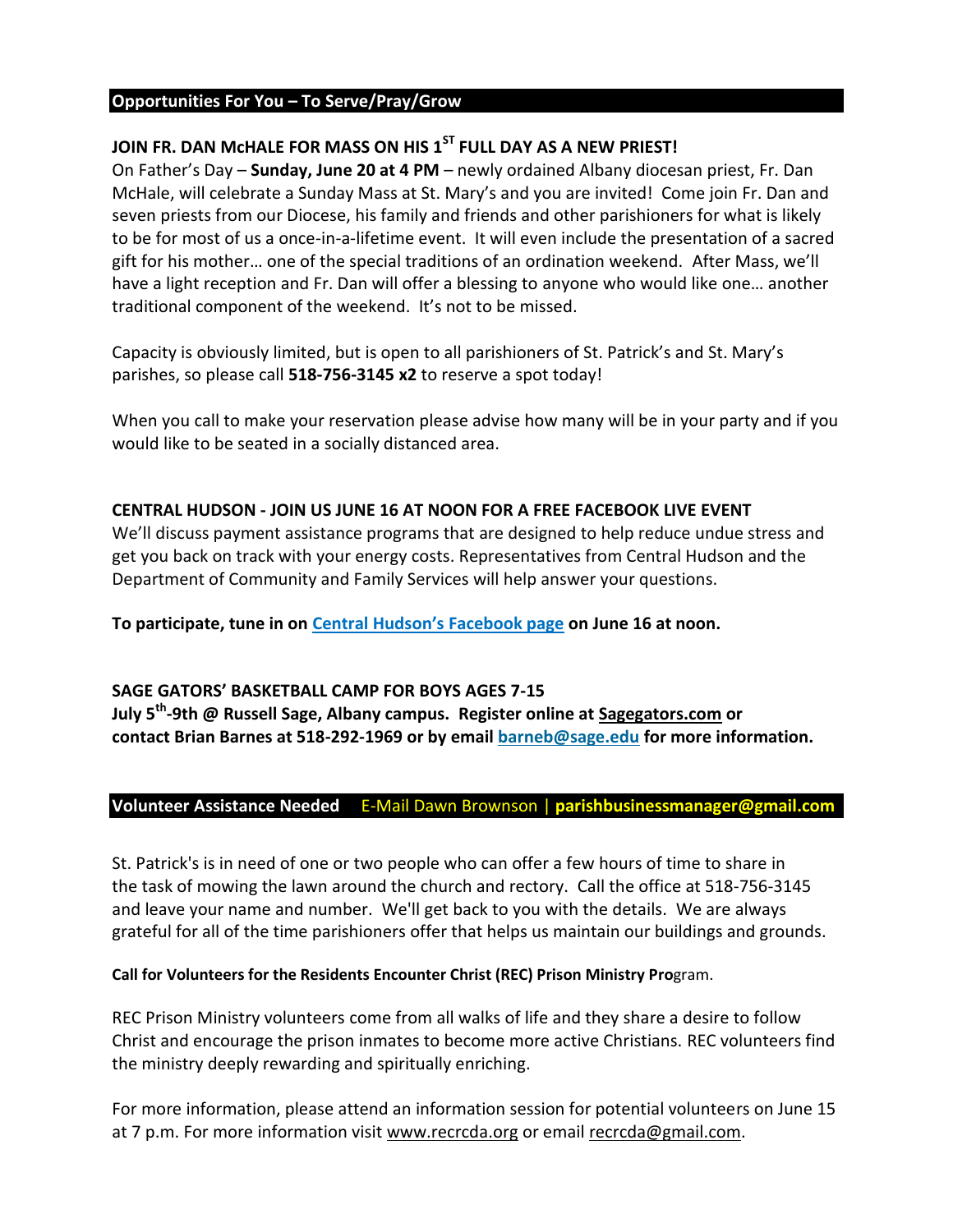**Collections & E-Giving** E-Mail Dawn Brownson | **parishbusinessmanager@gmail.com**

|                                                   |         |                  |               | Ravena                           |                            |            |            |
|---------------------------------------------------|---------|------------------|---------------|----------------------------------|----------------------------|------------|------------|
| 9:30 Attendance                                   |         | Livestream Views |               | Collection                       |                            | E-Giving   |            |
| 5/30                                              | 6/6     | 5/30             | 6/6           | 5/30                             | 6/6                        | 5/30       | 6/6        |
| 75                                                | 143     | 553              | 425           | \$1,979.00                       | \$5,758.00                 | \$2,020.00 | \$2,020.00 |
|                                                   |         |                  |               | <b>St. Patrick's Collections</b> |                            |            |            |
| <b>St. Patrick's</b><br><b>Collection History</b> |         |                  |               |                                  |                            |            |            |
| Apr 11                                            | \$4,219 |                  |               |                                  |                            |            |            |
| Apr 18                                            | \$4,911 | \$8,000          |               |                                  |                            |            |            |
|                                                   |         | \$6,000          |               |                                  |                            |            |            |
| Apr 25                                            | \$6,314 |                  |               |                                  |                            |            |            |
| May 2                                             | \$5,190 |                  |               |                                  |                            |            |            |
|                                                   | \$5,712 | \$4,000          |               |                                  |                            |            |            |
|                                                   | \$3,963 | \$2,000          |               |                                  |                            |            |            |
|                                                   | \$3,800 | \$0              |               |                                  |                            |            |            |
| May 9<br>May 16<br>May 23<br><b>May 30</b>        | \$3,999 |                  | Apr 11 Apr 18 | Apr 25<br>May 2                  | May 9 May 16 May 23 May 30 |            | Jun 6      |



**Food Pantry at St. Patrick's Diane Hoffman | 518-330-6789** 

We are in need of the following: **Vegetable Soup, Chicken Noodle Soup, Cookies, and Lunch Box Snacks.** Thank you to all that support the Food Pantry with your food and monetary donations!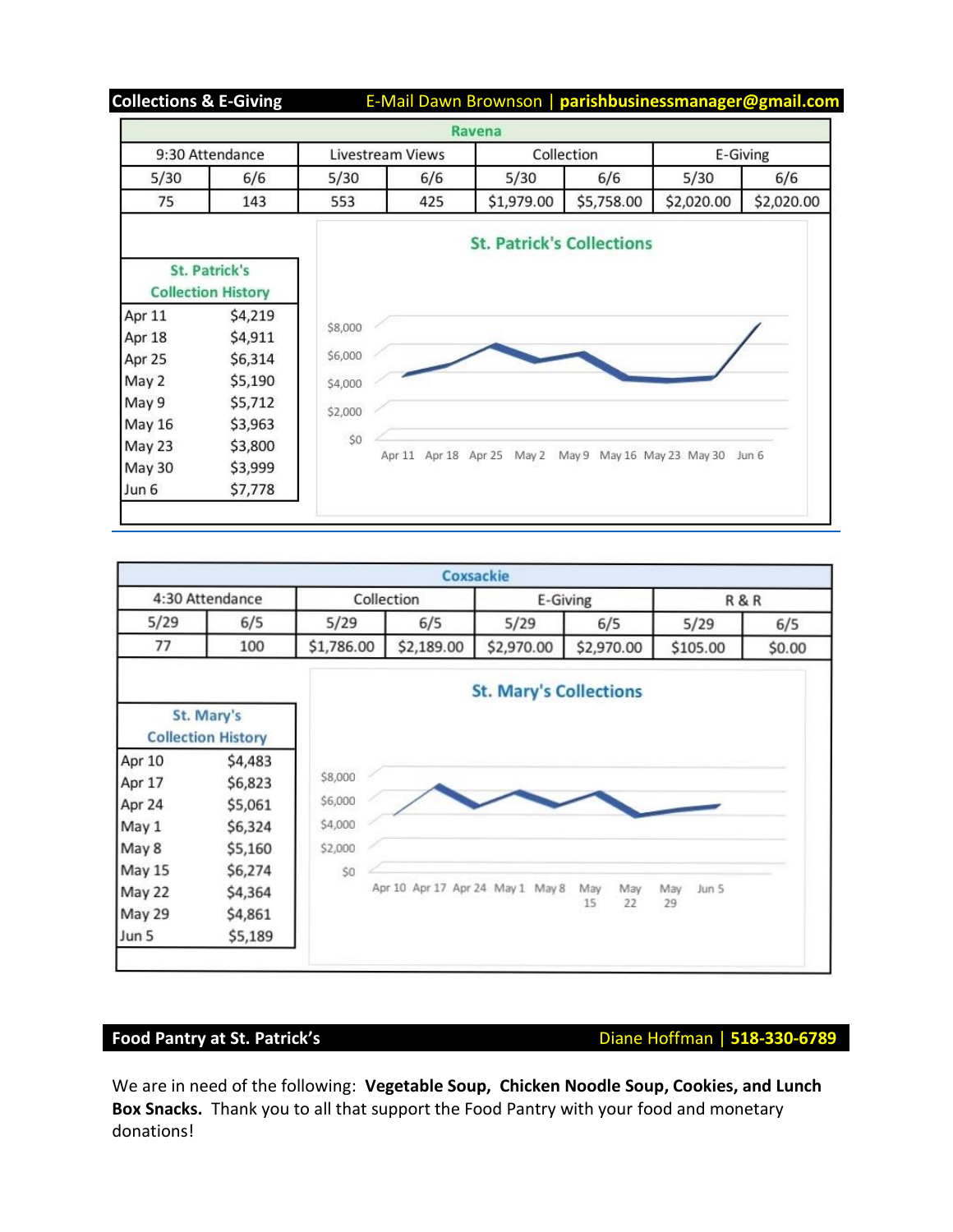#### Food Pantry is Open **Tuesdays & Fridays 10–11 AM** and **Wednesdays 6–7 PM.**

Spread the word! We are open once again! Come visit **Thursdays from 1:00 – 3:00 PM** or **Saturday mornings from 9:00–Noon.**

**Youth & Faith Formation Bob Desrosiers | 518-731-9268** 

#### **FAITH FORMATION 2022**

With the celebration of Confirmation we transition from FF 2021 to FF 2022!. Soon Bob will send out registration forms, initially by email and some by snail mail as required. Also in the near future, there will be an interactive registration capability on our new Website (more to come on that).

#### **WITH THE NEW YEAR COME NEW NEEDS**

**We will need Volunteers to come forward to serve as Catechists for the following grades: Grades 6, 8, 9 at St. Mary's. Without catechists we face the possibility of not being able to offer FF in those grades.** So please pray intently and see if this is something God is calling you to give your time, talent and treasure to. Please contact Bob at [stmaryffo@aol.com](mailto:stmaryffo@aol.com) or by phone at 518 731-9268.

#### **BREAKAWAY RETREAT FOR MIDDLE & HIGH SCHOOL CATHOLICS**

6 of our young folks will be participating in the Breakaway Retreat Program at the Pyramid Life Center in Paradox NY from June 27 to July 1. Claire and Reaghan Hellen will participate in the Middle School program and Therese and Katherine Desrosiers and Gabe and Grace Hoglund the High School program. Christa Desrosiers is the coordinator for the Middle School and Bob Desrosiers will assist with Music for the Middle (and maybe HS) School.

#### **YOUR OPINION MATTERS**

What did you like about this year's format? What would you like to see tweaked/changed? Contact Bob with your feedback...he will appreciate your comments.

#### **COMMUNITY**

Thanks to all who participated in our annual Ecumenically Sponsored Baccalaureate for the Class of 2021. Thanks to Fr. Scott for letting us have the event here at St. Mary's! Thanks to John Vasto for doing the program, to Lisa D'Arcangelis for working with Michelle Edwards from the High School on music, for Michelle and her select chorus for providing two absolutely angelic songs(!), our Ecumenical Clergy Association for their sponsorship and participation. I especially thank Christa Herting-Desrosiers for handling the challenging aspect of seating. As we continuing to transition with easing COVID restrictions, she lovingly and skillfully ensured everyone was made comfortable in the church! Praise God for the opportunity to bless our beloved graduates of the Class of 2021!

#### **Thrift Shop at St. Patrick's** Marianne McCool | 518-756-9184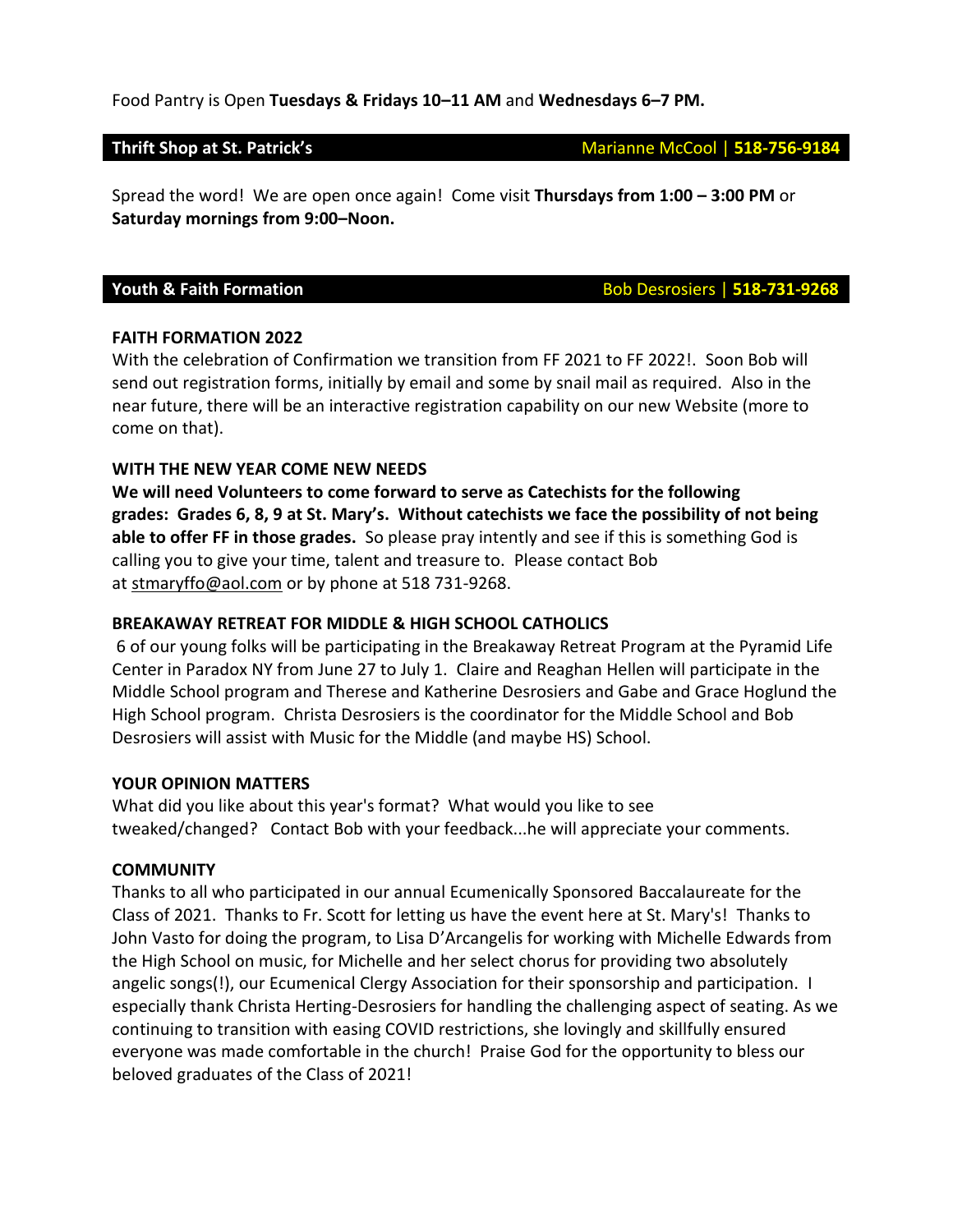### **Connecting with the Parishes Connecting with the Parishes Connecting With the Parishes**

#### **WEEKEND MASSES:**

4:30 PM Saturday at St. Mary's 4:30 PM on **St. Mary's YouTube channel** (also on-demand) Click [here](https://www.youtube.com/channel/UCfROBLJIztwzZryPen47Yig/featured) and then please subscribe 9:30 AM Sunday at St. Patrick's 9:30 AM on **St. Patrick**'**s YouTube** channel (also on-demand) Click [here](https://www.youtube.com/channel/UCIRr4Mwue0TdsuS3HtWm4DA) and then please subscribe and on **Mid-Hudson Cable channel 901** (live at 9:30 only)

**FR. SCOTT**'**S HOMILIES AND VIDEO MESSAGES (New postings multiple times each week):** Click [here](https://www.youtube.com/channel/UCmBzEQRr6ZETPRkYtMaCxJg) and then please hit sUBSCRIBE

### **WEEKDAY MASS (On Facebook Live from Our Lady of Victory Parish, Troy)**

Click [here](https://www.facebook.com/olvols/) to watch live at 8:30 AM Monday – Friday or on demand later in the day

**PROFILES OF ENDURANCE (Fr. Scott**'**s Podcast)** Interviews with parishioners about facing life's challenges **SUBSCRIBE TODAY ON APPLE PODCASTS OR ON SPOTIFY**

**FIND US ONLINE:** Click [here](https://churchofsaintpatrick.wixsite.com/church-ravena) for St. Patrick's Parish Homepage Click [here](https://stmaryscoxsackie.com/) for St. Mary's Parish Homepage Parish Facebook Pages (updated daily)

**MY PARISH APP (Two Parishes, One App):** Text **APP** to **88202** to subscribe

**INSTAGRAM (Two Parishes, One Instagram):** stmary'[s.stpatrick](https://www.instagram.com/stmarys.stpatricks/?igshid=10izyiwmsb7xr)'s

**EUCHARISTIC ADORATION**  First Sunday of the month 6:30-7:30 PM at St. Patrick's